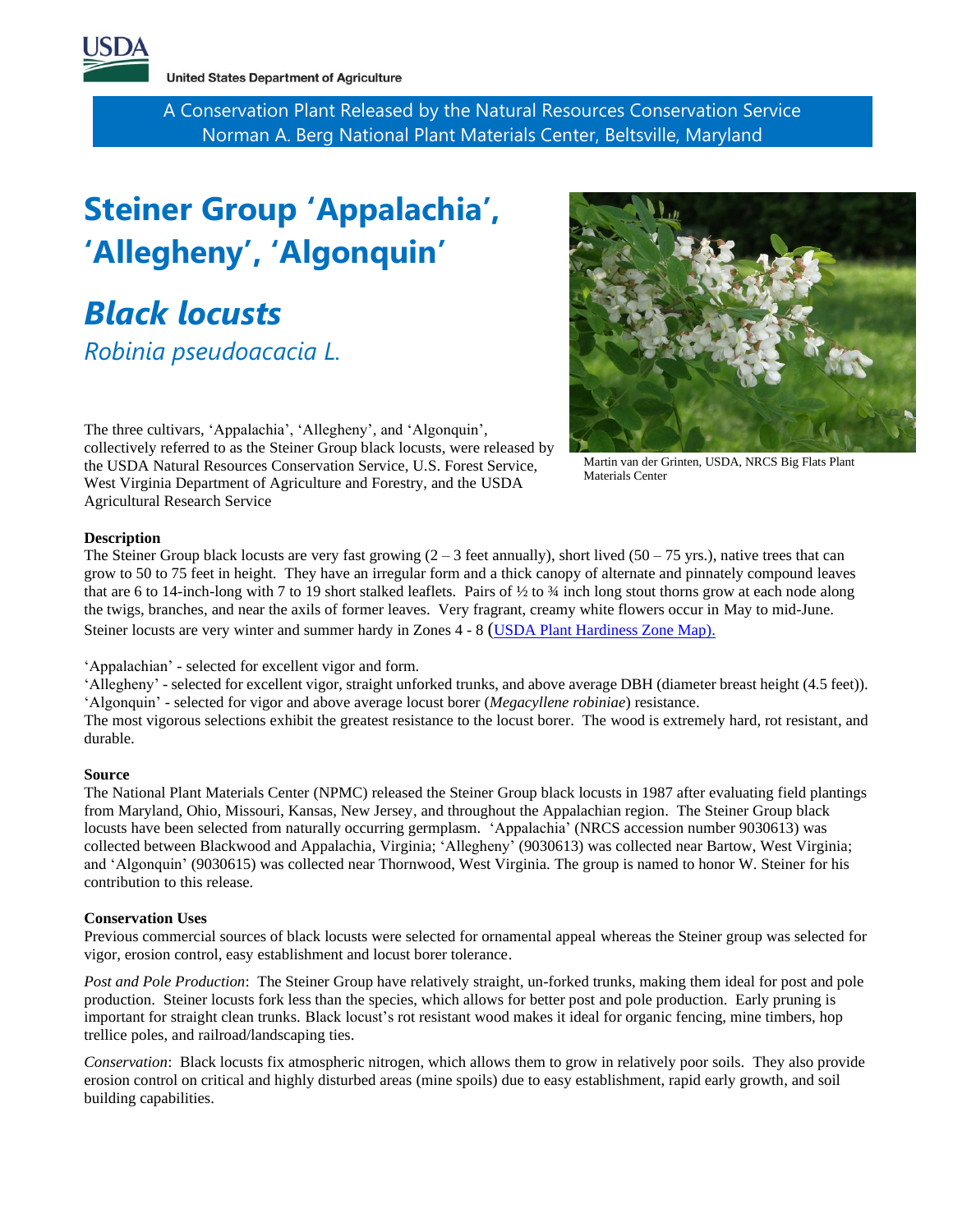*Wildlife*: The seeds are a minor food source for some upland gamebirds (bobwhite quail and ring-necked pheasant). Ruby throated hummingbirds, bumblebees, and honeybees visit the flowers for nectar and honey production. Clonal colonies provide cover for white-tailed deer, coyote, red fox, ring-necked pheasant, bobwhite quail, and other wildlife in semi-open areas.

*Silvopasture*: Steiner locusts leaf out late spring (May) and when fully leafed out cast a mild shade benefitting understory grasses. The leaves contain high amounts of crude protein, which is nutritionally comparable to alfalfa. Excessive consumption can lead to toxicity but most ruminants naturally limit intake (except horses). The highest toxicity is in the seeds, bark, and new growth. Plants are highly variable in toxicity depending on growing conditions.

## **Area of Adaptation and Use**

The Steiner Group black locusts have a wide range of adaptability from the Appalachian Mountains from PA to AL and west from Missouri into Arkansas and Oklahoma (see the adaptation and use map ).



# **Establishment and Management for Conservation Plantings**

The Steiner Group black locusts are shallow, fibrous rooted, sucker readily, transplant easily, very adaptable, and will grow in most soils except clay, permanently wet, or compacted sites. They tolerate dry, saline areas and are shade intolerant. To reduce the risk of locust borer damage, planting density of black locust as a species should not exceed twenty percent of all trees used in one contiguous area. To provide genetic diversity it is recommended to plant in the following ratios:

| 10\% to 25\% |
|--------------|
| 10\% to 25\% |
| 80% to 50%   |
|              |

Plant Steiner locusts in rows spaced 10 feet apart and 8 feet apart within rows for silvopasture. Plants should be planted in late summer or early autumn for best survival. Pole wood may be harvested in about 15 years and large hop poles in about 20 years. Steiner locusts are susceptible to leaf miner, canker, powdery mildew, and damping off but most often are unaffected. They are sensitive to ozone air pollution and dicamba herbicide drift. Deer protection is essential during the establishment period (1-3 years) until trees have grown above the browse line (4-5 feet).

#### **Ecological Considerations**

The Steiner Group black locusts do not exhibit weedy or invasive properties beyond that of the species. Black locust is native to the Appalachian and Ozarks regions, but is considered a species of concern or invasive species in the prairie and savanna regions of the Midwest where it can dominate and shade open habitats. Maine, Vermont, Massachusetts, Wisconsin and Minnesota regulate black locust with invasive species laws, while Maryland, Pennsylvania, Connecticut, New York, Illinois and California regulate the plant by invasive species listings [\(Center for Invasive Species Ecosystem Health\).](https://www.eddmaps.org/species/subject.cfm?sub=3350) 

#### **Seed and Plant Production**

*Plant Propagation:* Most seedlings are produced from out-crossing and seed from Steiner Group black locusts may not have the same superior characteristics as the parental material. The Steiner Group black locusts is propagated from root cuttings and micro propagation (tissue culture) methods. Nurseries and other interested parties should contac[t Shawn Belt](mailto:Shawn.Belt@usda.gov) for root cutting propagation protocols.

#### **Availability**

*For conservation use:* Steiner locusts are available in the commercial market on a limited basis. Please consult your NRCS field office or the Norman A. Berg National Plant Materials Center.

*For plant increase:* Research institutions and nursey owners may obtain propagation material from the NPMC to begin commercial production.